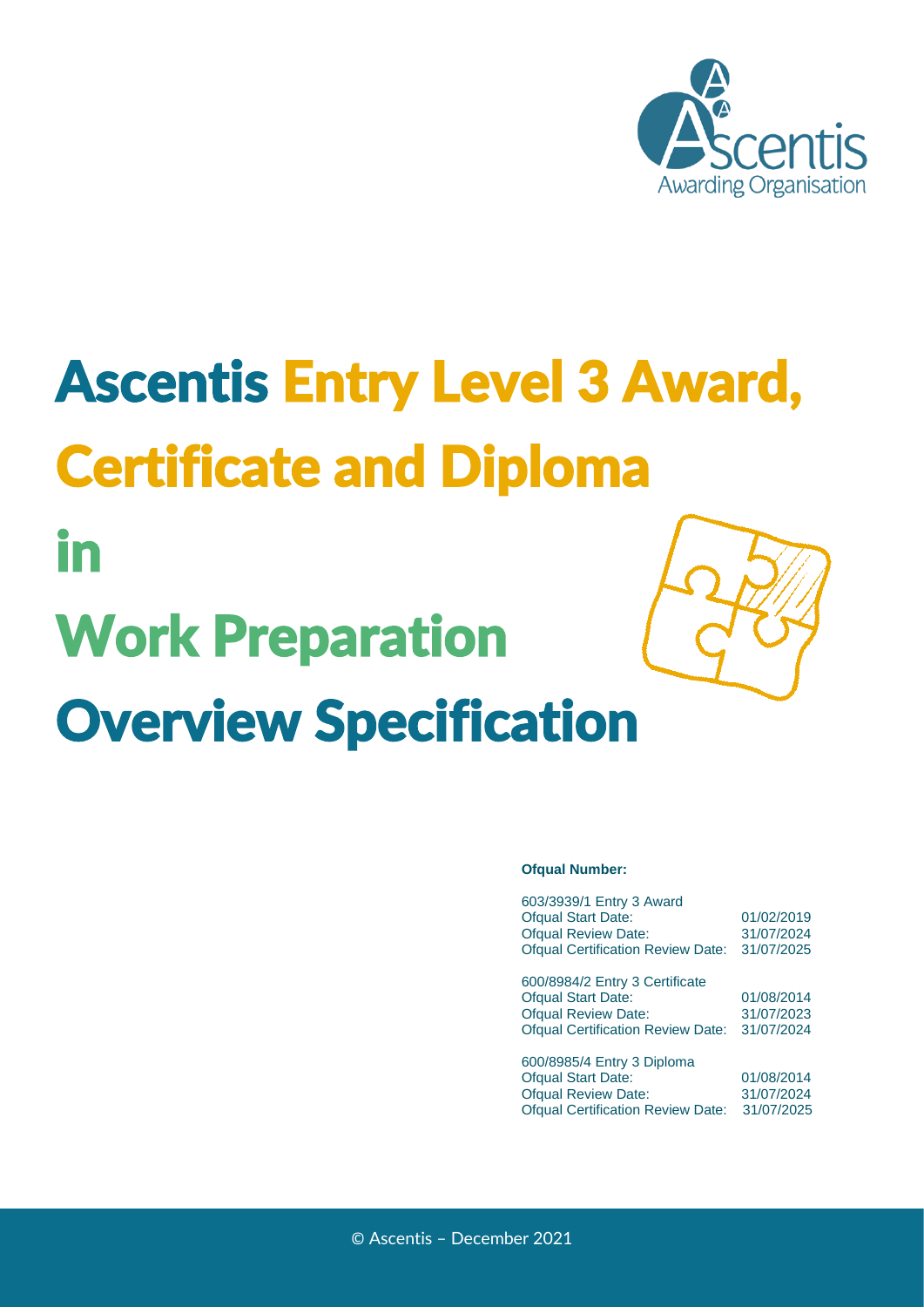# **Qualification Overview**

These qualifications at Entry Level 3 are part of a suite of Work Preparation qualifications available through Ascentis. They have been designed to help learners develop skills to prepare them for employment in a range of workplaces.

## **Aims**

The aims of the vocational Work Preparation qualifications are to:

- Meet the needs of learners on 16-19 Study Programmes.
- Meet the needs of learners on Traineeship Programmes.
- Meet the needs of learners who wish to progress to Apprenticeships.
- Prepare learners for the world of work.
- Prepare learners for further, work-related study.
- Ensure learners have an understanding of values and attitudes relevant to employment.
- Help learners develop the general employability skills needed for successful and fulfilling employment.
- Help learners identify specific occupational areas in which they may wish to pursue a career.
- Help learners develop the skills necessary to find and gain employment.

# **Target Group**

These qualifications are for learners who:

- Are not yet ready for a vocational course (e.g. NVQ).
- Need to develop a range of transferable skills to use in the workplace.
- Want to build the skills and confidence needed to apply for work.
- Are considering returning to employment after a period out of work.
- Have found it hard to get a job and need to develop their skills and knowledge.

### **Regulation Codes**

Ofqual Qualification Numbers:

- Ascentis Entry Level Award in Work Preparation (Entry 3): 603/3939/1
- Ascentis Entry Level Certificate in Work Preparation (Entry 3): 600/8984/2
- Ascentis Entry Level Diploma in Work Preparation (Entry 3): 600/8985/4

### **Assessment Method**

All units are internally assessed through the learner building up a portfolio of evidence that covers the relevant assessment criteria. They are then verified by the centre and externally verified by Ascentis.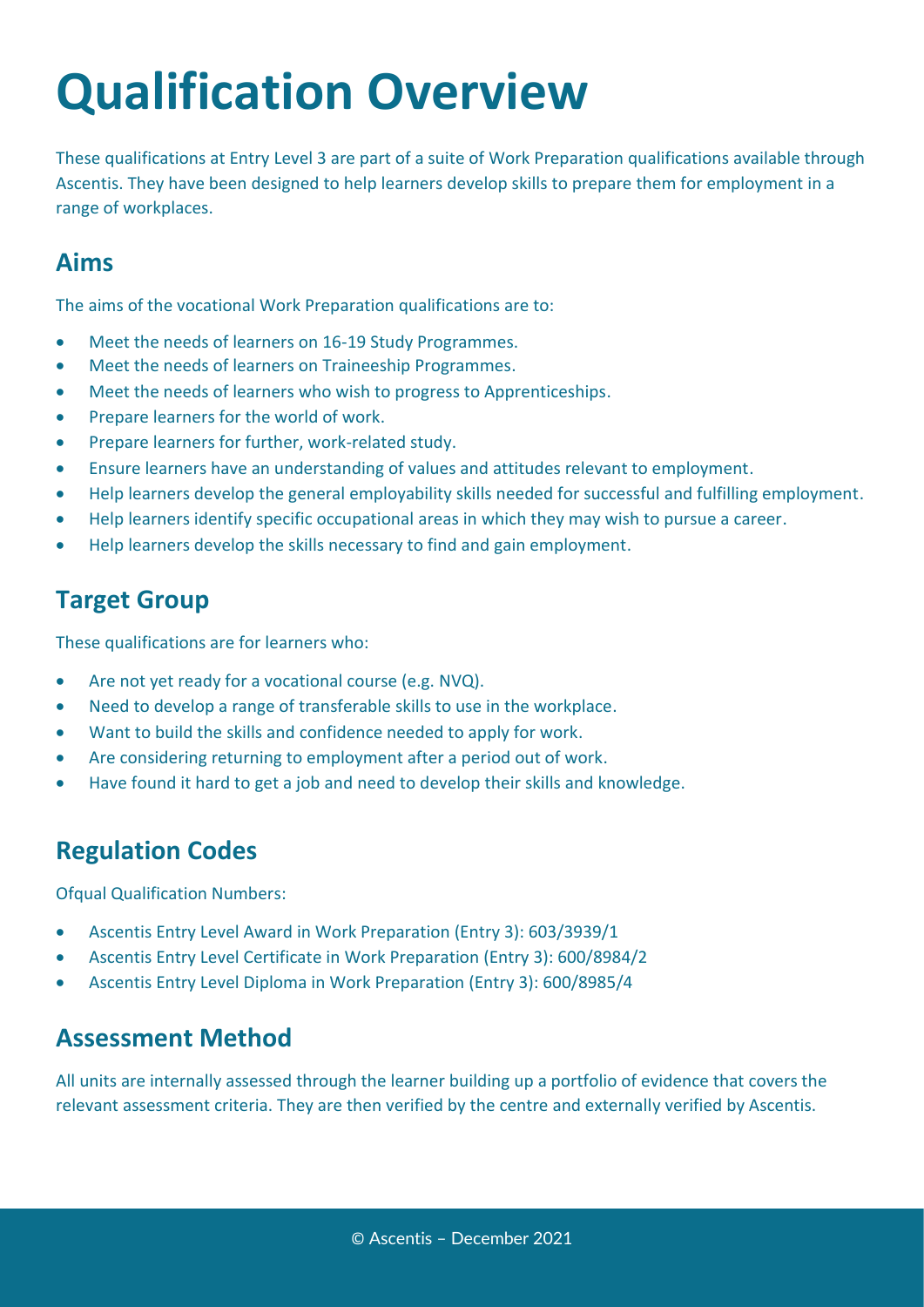# **Resources to Support the Delivery of the Qualification**

Ascentis has devised a suite of learner workbooks and tutor presentation resources to support units within this qualification. The tasks can be contextualised to meet specific needs of learners and emerging local employment needs. Please refer to the separate **Employability Resource Mapping Document** available on QuartzWeb to identify the appropriate workbook for the units you are delivering.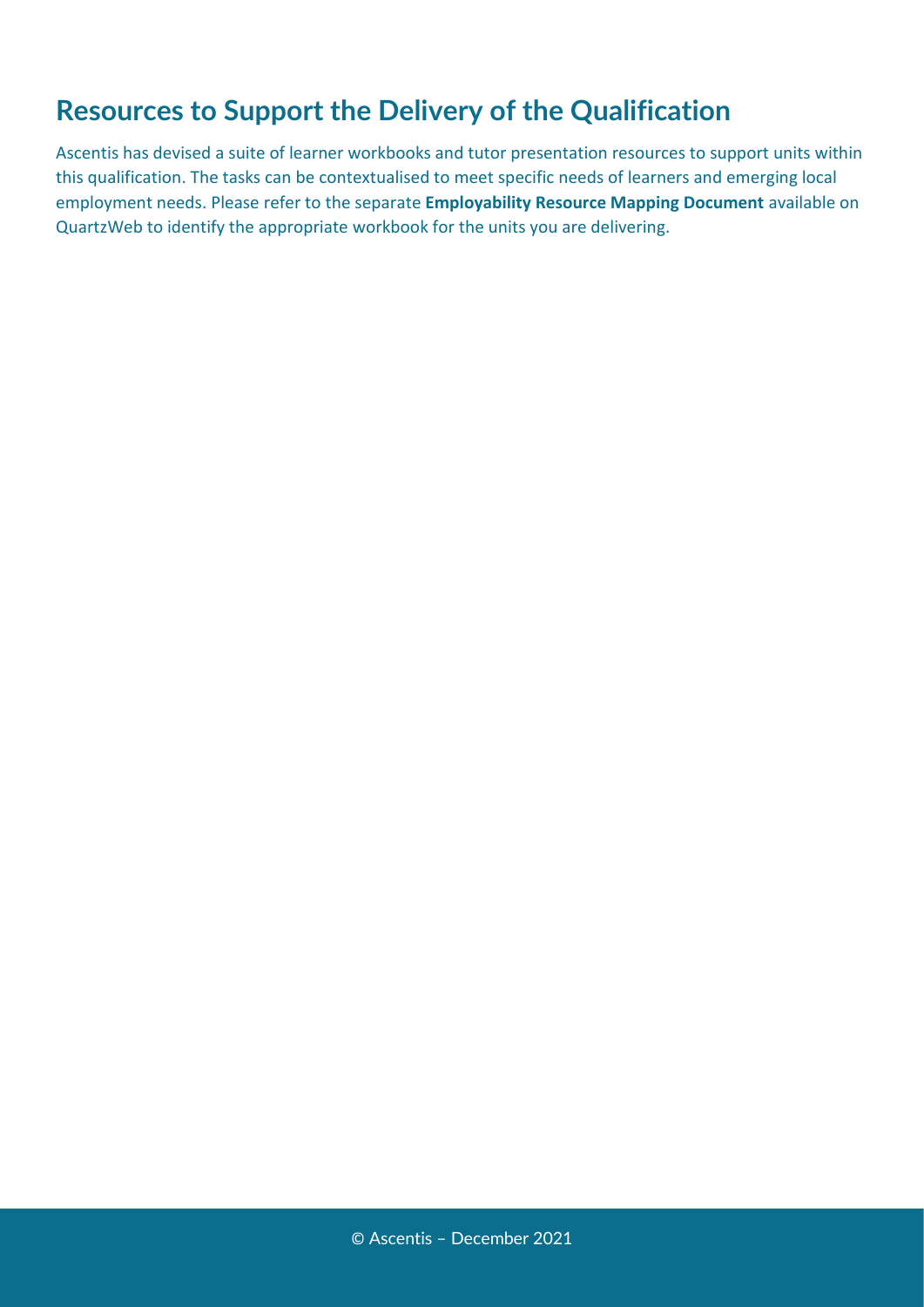# **Rule of Combination**

### **Ascentis Entry Level Award in Work Preparation (Entry 3)**

Learners must achieve 7 credits in total. A minimum of 4 credits must be taken from Group A and a minimum of 1 credit (maximum of 2 credits) from Group B. Remaining credit is awarded for units in Group A, B or C.

Although not mandatory, we do recommend your learners take unit Responsible Work Practice L/505/5697.

| Unit Group A (Employability): Learner must achieve a minimum of 4 credits from Group A.            |               |                     |            |                       |  |
|----------------------------------------------------------------------------------------------------|---------------|---------------------|------------|-----------------------|--|
| <b>Title</b>                                                                                       | <b>Level</b>  | <b>Credit Value</b> | <b>GLH</b> | <b>Unit Reference</b> |  |
| Applying for a Job                                                                                 | 3             | 1                   | 10         | H/505/3180            |  |
| <b>Building Working Relationships with Colleagues</b>                                              | 3             | $\overline{2}$      | 20         | R/504/9447            |  |
| <b>Communication in the Workplace</b>                                                              | 3             | $\overline{2}$      | 20         | T/504/9456            |  |
| <b>Customer Care</b>                                                                               | 3             | $\overline{2}$      | 20         | H/504/9467            |  |
| <b>CV Writing</b>                                                                                  | 3             | $\mathbf{1}$        | 10         | L/505/4968            |  |
| <b>Developing Meeting Skills</b>                                                                   | 3             | 1                   | 10         | L/504/9480            |  |
| <b>Exploring Job Opportunities</b>                                                                 | 3             | 1                   | 10         | A/504/5148            |  |
| <b>Improving Own Learning and Performance</b>                                                      | 3             | $\overline{2}$      | 20         | R/504/9495            |  |
| <b>Interview Skills</b>                                                                            | 3             | 1                   | 10         | Y/505/3189            |  |
| <b>Introduction to Enterprise Skills</b>                                                           | 3             | 1                   | 10         | D/505/3193            |  |
| <b>Oral Presentation Skills</b>                                                                    | 3             | 3                   | 10         | T/505/5614            |  |
| Personal Presentation in the Workplace                                                             | 3             | 1                   | 10         | H/504/9503            |  |
| <b>Planning and Reviewing Learning</b>                                                             | 3             | $\overline{2}$      | 16         | K/504/5212            |  |
| <b>Presentation Software</b>                                                                       | 3             | $\overline{2}$      | 15         | A/502/0170            |  |
| Problem-solving Skills for Work                                                                    | 3             | $\overline{2}$      | 20         | J/505/3219            |  |
| Recognising and Respecting Diversity in the<br>Workplace                                           | 3             | $\mathbf{1}$        | 10         | J/504/9560            |  |
| <b>Recognising Prejudice and Discrimination</b>                                                    | 3             | $\mathbf{1}$        | 10         | F/504/9508            |  |
| <b>Responsible Work Practice</b>                                                                   | 3             | 1                   | 10         | L/505/5697            |  |
| Rights and Responsibilities in the Workplace                                                       | 3             | 1                   | 10         | A/504/5215            |  |
| <b>Teamwork Skills</b>                                                                             | 3             | 2                   | 20         | R/504/9514            |  |
| Understanding Change in the Workplace                                                              | 3             | $\overline{2}$      | 20         | H/504/9517            |  |
| <b>Understanding Opportunities in Work Based</b><br>Learning                                       | 3             | 1                   | 10         | K/504/9373            |  |
| Understanding Structures in the Workplace                                                          | 3             | $\overline{2}$      | 20         | K/504/9521            |  |
| <b>Work Experience</b>                                                                             | 3             | 1                   | 10         | M/504/9360            |  |
| Unit Group B (Sector Introduction): A minimum of 1 credit and a maximum of 2 credits must be taken | from Group B. |                     |            |                       |  |
| <b>Title</b>                                                                                       | <b>Level</b>  | <b>Credit Value</b> | <b>GLH</b> | <b>Unit Reference</b> |  |
| <b>Introduction to Building and Construction</b>                                                   | 3             | 1                   | 10         | L/504/9883            |  |
|                                                                                                    |               |                     |            |                       |  |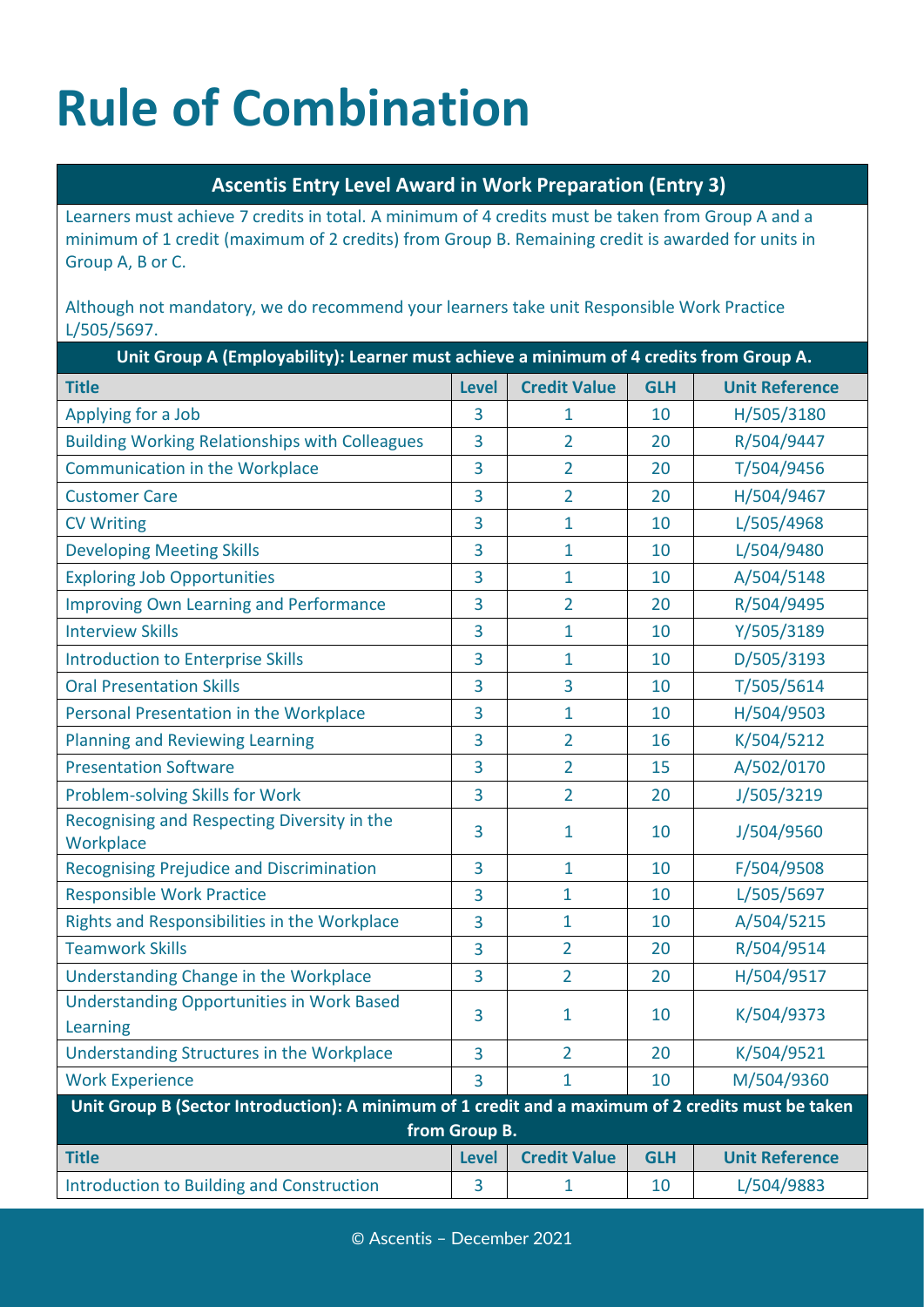| <b>Introduction to Business Administration</b>                                                     | 3              | $\mathbf{1}$        | 10             | K/504/9874            |
|----------------------------------------------------------------------------------------------------|----------------|---------------------|----------------|-----------------------|
| <b>Introduction to Catering</b>                                                                    | 3              | $\mathbf{1}$        | 10             | T/504/9876            |
| <b>Introduction to Engineering</b>                                                                 | 3              | 1                   | 10             | F/504/9878            |
| <b>Introduction to Hairdressing</b>                                                                | 3              | $\mathbf{1}$        | 10             | J/504/9879            |
| <b>Introduction to Health and Social Care</b>                                                      | 3              | $\overline{1}$      | 10             | F/504/9881            |
| <b>Introduction to Hospitality</b>                                                                 | 3              | $\mathbf{1}$        | 10             | R/504/9884            |
| <b>Introduction to Land Based Industries</b>                                                       | 3              | $\mathbf{1}$        | 10             | A/504/9880            |
| <b>Introduction to Retail</b>                                                                      | 3              | $\mathbf{1}$        | 10             | J/504/9882            |
| <b>Introduction to the Creative Industries</b>                                                     | 3              | $\mathbf 1$         | 10             | Y/504/9885            |
| Introduction to the Hospitality Industry                                                           | 3              | $\mathbf{1}$        | 10             | A/502/4834            |
| Introduction to the Information and                                                                | 3              | 1                   | 10             | M/504/9875            |
| <b>Communication Technology Sector</b>                                                             |                |                     |                |                       |
| <b>Introduction to the Performing Arts</b>                                                         | 3              | 3                   | 30             | M/504/4711            |
| <b>Introduction to Travel and Tourism</b>                                                          | 3              | 1                   | 10             | A/504/9877            |
| Unit Group C (Sector Units): Learners can take units from Group C for remaining credit required to |                |                     |                |                       |
| achieve 2 credits in total for the Award.                                                          |                |                     |                |                       |
| <b>Title</b>                                                                                       | <b>Level</b>   | <b>Credit Value</b> | <b>GLH</b>     | <b>Unit Reference</b> |
| <b>Basic Food Preparation</b>                                                                      | 3              | $\overline{2}$      | 20             | J/600/0711            |
| <b>Basic Performing Arts Skills</b>                                                                | 3              | 3                   | 30             | H/504/7816            |
| Clean and Prepare a Cycle for Use                                                                  | 3              | $\mathbf{1}$        | 10             | J/504/9574            |
| <b>Customer Service</b>                                                                            | 3              | $\overline{2}$      | 18             | R/504/5138            |
| <b>Effective Relationships with Customers and</b>                                                  | 3              | $\overline{2}$      | 20             | A/601/6064            |
| <b>Colleagues</b>                                                                                  |                |                     |                |                       |
| <b>Groom a Small Animal</b>                                                                        | $\overline{3}$ | $\overline{2}$      | 20             | Y/503/9311            |
| Health and Safety in a Practical Environment                                                       | 3              | $\mathbf{1}$        | 10             | F/504/9363            |
| <b>Identification of Basic External and Internal Car</b><br>Parts                                  | 3              | $\mathbf{1}$        | 10             | R/505/3188            |
| Media Literacy: Introduction to Understanding                                                      |                |                     |                |                       |
| <b>News</b>                                                                                        | 3              | $\overline{2}$      | 20             | F/505/4966            |
| <b>Presentation Software Skills</b>                                                                | 3              | $\overline{2}$      | 15             | M/505/1691            |
| Recognise Trees and Plants and Their Importance                                                    |                |                     |                |                       |
| to Wildlife                                                                                        | 3              | $\overline{2}$      | 20             | H/504/9565            |
| Remove and Replace Cycle Wheels, Tyres and                                                         | 3              | $\mathbf{1}$        | 10             | D/504/9581            |
| <b>Inner Tubes</b>                                                                                 |                |                     |                |                       |
| <b>Routine Vehicle Checks</b>                                                                      | 3              | $\overline{2}$      | 20             | F/505/3221            |
| <b>Spreadsheet Software</b>                                                                        | 3              | $\overline{2}$      | 15             | M/506/2609            |
| <b>Using Email</b>                                                                                 | 3              | $\mathbf{1}$        | 10             | Y/505/3225            |
| <b>Washing a Car Exterior</b>                                                                      | 3              | $\mathbf{1}$        | $\overline{7}$ | K/505/3228            |
|                                                                                                    |                |                     |                |                       |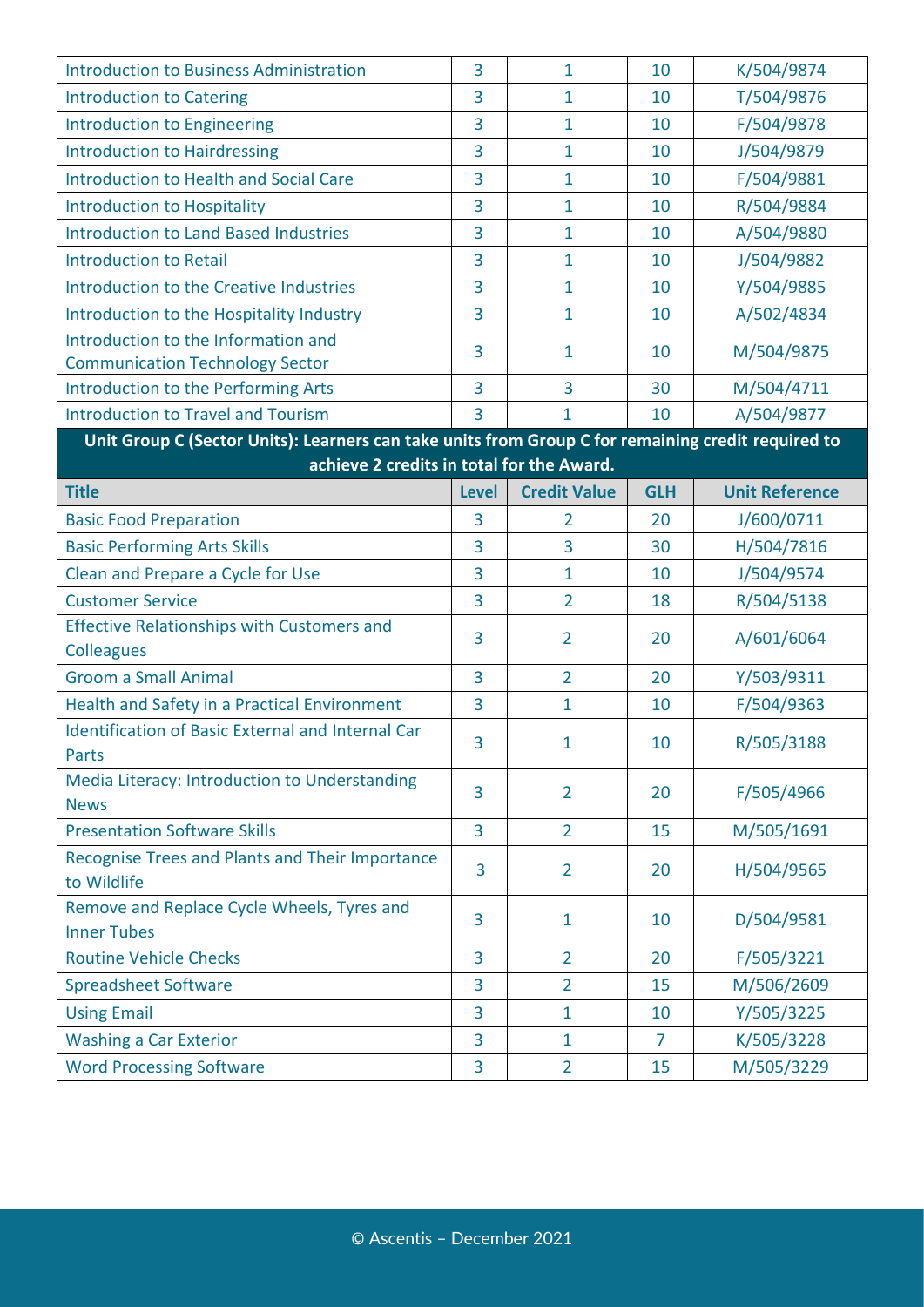#### **Ascentis Entry Level Certificate in Work Preparation (Entry 3)**

Learners must achieve 15 credits in total. A minimum of 8 credits must be taken from Group A and a minimum of 1 credit (maximum of 3 credits) from Group B. Remaining credit is awarded for units in Group A, B or C.

Although not mandatory, we do recommend your learners take unit Responsible Work Practice L/505/5697.

| <b>Credit Value</b><br><b>Unit Reference</b><br><b>Title</b><br><b>Level</b><br><b>GLH</b><br>Applying for a Job<br>H/505/3180<br>3<br>$\mathbf{1}$<br>10<br><b>Building Working Relationships with Colleagues</b><br>3<br>$\overline{2}$<br>R/504/9447<br>20<br><b>Communication in the Workplace</b><br>3<br>$\overline{2}$<br>T/504/9456<br>20<br><b>Customer Care</b><br>3<br>$\overline{2}$<br>H/504/9467<br>20<br>3<br>$\mathbf{1}$<br>L/505/4968<br><b>CV Writing</b><br>10<br>3<br>L/504/9480<br><b>Developing Meeting Skills</b><br>$\mathbf{1}$<br>10<br><b>Exploring Job Opportunities</b><br>3<br>1<br>A/504/5148<br>10<br>3<br>$\overline{2}$<br><b>Improving Own Learning and Performance</b><br>20<br>R/504/9495<br><b>Interview Skills</b><br>Y/505/3189<br>3<br>1<br>10<br><b>Introduction to Enterprise Skills</b><br>D/505/3193<br>3<br>1<br>10<br>3<br>T/505/5614<br><b>Oral Presentation Skills</b><br>10<br>3<br>H/504/9503<br>Personal Presentation in the Workplace<br>1<br>10<br>3<br>$\overline{2}$<br><b>Planning and Reviewing Learning</b><br>K/504/5212<br>16<br>3<br><b>Presentation Software</b><br>$\overline{2}$<br>A/502/0170<br>3<br>15<br>Problem-solving Skills for Work<br>$\overline{2}$<br>J/505/3219<br>3<br>20<br>Recognising and Respecting Diversity in the<br>J/504/9560<br>1<br>3<br>10<br>Workplace<br>F/504/9508<br><b>Recognising Prejudice and Discrimination</b><br>3<br>$\mathbf{1}$<br>10<br><b>Responsible Work Practice</b><br>L/505/5697<br>$\mathbf{1}$<br>3<br>10<br>Rights and Responsibilities in the Workplace<br>3<br>1<br>A/504/5215<br>10<br><b>Teamwork Skills</b><br>R/504/9514<br>$\overline{2}$<br>3<br>20<br>Understanding Change in the Workplace<br>H/504/9517<br>$\overline{2}$<br>3<br>20<br><b>Understanding Opportunities in Work Based</b><br>K/504/9373<br>3<br>1<br>10<br>Learning<br>Understanding Structures in the Workplace<br>K/504/9521<br>3<br>$\overline{2}$<br>20<br><b>Work Experience</b><br>M/504/9360<br>3<br>1<br>10<br>Unit Group B (Sector Introduction): A minimum of 1 credit and a maximum of 3 credits must be taken<br>from Group B.<br><b>Title</b><br><b>Credit Value</b><br><b>Unit Reference</b><br><b>Level</b><br><b>GLH</b><br><b>Introduction to Building and Construction</b><br>L/504/9883<br>3<br>10<br>1<br><b>Introduction to Business Administration</b><br>K/504/9874<br>3<br>$\mathbf{1}$<br>10<br>3<br>T/504/9876<br><b>Introduction to Catering</b><br>$\mathbf{1}$<br>10<br>3<br><b>Introduction to Engineering</b><br>F/504/9878<br>$\mathbf{1}$<br>10 | Unit Group A (Employability): A minimum of 8 credits must be taken from Group A. |   |   |    |            |  |
|--------------------------------------------------------------------------------------------------------------------------------------------------------------------------------------------------------------------------------------------------------------------------------------------------------------------------------------------------------------------------------------------------------------------------------------------------------------------------------------------------------------------------------------------------------------------------------------------------------------------------------------------------------------------------------------------------------------------------------------------------------------------------------------------------------------------------------------------------------------------------------------------------------------------------------------------------------------------------------------------------------------------------------------------------------------------------------------------------------------------------------------------------------------------------------------------------------------------------------------------------------------------------------------------------------------------------------------------------------------------------------------------------------------------------------------------------------------------------------------------------------------------------------------------------------------------------------------------------------------------------------------------------------------------------------------------------------------------------------------------------------------------------------------------------------------------------------------------------------------------------------------------------------------------------------------------------------------------------------------------------------------------------------------------------------------------------------------------------------------------------------------------------------------------------------------------------------------------------------------------------------------------------------------------------------------------------------------------------------------------------------------------------------------------------------------------------------------------------------------------------------------------------------------------------------------------------------|----------------------------------------------------------------------------------|---|---|----|------------|--|
|                                                                                                                                                                                                                                                                                                                                                                                                                                                                                                                                                                                                                                                                                                                                                                                                                                                                                                                                                                                                                                                                                                                                                                                                                                                                                                                                                                                                                                                                                                                                                                                                                                                                                                                                                                                                                                                                                                                                                                                                                                                                                                                                                                                                                                                                                                                                                                                                                                                                                                                                                                                |                                                                                  |   |   |    |            |  |
|                                                                                                                                                                                                                                                                                                                                                                                                                                                                                                                                                                                                                                                                                                                                                                                                                                                                                                                                                                                                                                                                                                                                                                                                                                                                                                                                                                                                                                                                                                                                                                                                                                                                                                                                                                                                                                                                                                                                                                                                                                                                                                                                                                                                                                                                                                                                                                                                                                                                                                                                                                                |                                                                                  |   |   |    |            |  |
|                                                                                                                                                                                                                                                                                                                                                                                                                                                                                                                                                                                                                                                                                                                                                                                                                                                                                                                                                                                                                                                                                                                                                                                                                                                                                                                                                                                                                                                                                                                                                                                                                                                                                                                                                                                                                                                                                                                                                                                                                                                                                                                                                                                                                                                                                                                                                                                                                                                                                                                                                                                |                                                                                  |   |   |    |            |  |
|                                                                                                                                                                                                                                                                                                                                                                                                                                                                                                                                                                                                                                                                                                                                                                                                                                                                                                                                                                                                                                                                                                                                                                                                                                                                                                                                                                                                                                                                                                                                                                                                                                                                                                                                                                                                                                                                                                                                                                                                                                                                                                                                                                                                                                                                                                                                                                                                                                                                                                                                                                                |                                                                                  |   |   |    |            |  |
|                                                                                                                                                                                                                                                                                                                                                                                                                                                                                                                                                                                                                                                                                                                                                                                                                                                                                                                                                                                                                                                                                                                                                                                                                                                                                                                                                                                                                                                                                                                                                                                                                                                                                                                                                                                                                                                                                                                                                                                                                                                                                                                                                                                                                                                                                                                                                                                                                                                                                                                                                                                |                                                                                  |   |   |    |            |  |
|                                                                                                                                                                                                                                                                                                                                                                                                                                                                                                                                                                                                                                                                                                                                                                                                                                                                                                                                                                                                                                                                                                                                                                                                                                                                                                                                                                                                                                                                                                                                                                                                                                                                                                                                                                                                                                                                                                                                                                                                                                                                                                                                                                                                                                                                                                                                                                                                                                                                                                                                                                                |                                                                                  |   |   |    |            |  |
|                                                                                                                                                                                                                                                                                                                                                                                                                                                                                                                                                                                                                                                                                                                                                                                                                                                                                                                                                                                                                                                                                                                                                                                                                                                                                                                                                                                                                                                                                                                                                                                                                                                                                                                                                                                                                                                                                                                                                                                                                                                                                                                                                                                                                                                                                                                                                                                                                                                                                                                                                                                |                                                                                  |   |   |    |            |  |
|                                                                                                                                                                                                                                                                                                                                                                                                                                                                                                                                                                                                                                                                                                                                                                                                                                                                                                                                                                                                                                                                                                                                                                                                                                                                                                                                                                                                                                                                                                                                                                                                                                                                                                                                                                                                                                                                                                                                                                                                                                                                                                                                                                                                                                                                                                                                                                                                                                                                                                                                                                                |                                                                                  |   |   |    |            |  |
|                                                                                                                                                                                                                                                                                                                                                                                                                                                                                                                                                                                                                                                                                                                                                                                                                                                                                                                                                                                                                                                                                                                                                                                                                                                                                                                                                                                                                                                                                                                                                                                                                                                                                                                                                                                                                                                                                                                                                                                                                                                                                                                                                                                                                                                                                                                                                                                                                                                                                                                                                                                |                                                                                  |   |   |    |            |  |
|                                                                                                                                                                                                                                                                                                                                                                                                                                                                                                                                                                                                                                                                                                                                                                                                                                                                                                                                                                                                                                                                                                                                                                                                                                                                                                                                                                                                                                                                                                                                                                                                                                                                                                                                                                                                                                                                                                                                                                                                                                                                                                                                                                                                                                                                                                                                                                                                                                                                                                                                                                                |                                                                                  |   |   |    |            |  |
|                                                                                                                                                                                                                                                                                                                                                                                                                                                                                                                                                                                                                                                                                                                                                                                                                                                                                                                                                                                                                                                                                                                                                                                                                                                                                                                                                                                                                                                                                                                                                                                                                                                                                                                                                                                                                                                                                                                                                                                                                                                                                                                                                                                                                                                                                                                                                                                                                                                                                                                                                                                |                                                                                  |   |   |    |            |  |
|                                                                                                                                                                                                                                                                                                                                                                                                                                                                                                                                                                                                                                                                                                                                                                                                                                                                                                                                                                                                                                                                                                                                                                                                                                                                                                                                                                                                                                                                                                                                                                                                                                                                                                                                                                                                                                                                                                                                                                                                                                                                                                                                                                                                                                                                                                                                                                                                                                                                                                                                                                                |                                                                                  |   |   |    |            |  |
|                                                                                                                                                                                                                                                                                                                                                                                                                                                                                                                                                                                                                                                                                                                                                                                                                                                                                                                                                                                                                                                                                                                                                                                                                                                                                                                                                                                                                                                                                                                                                                                                                                                                                                                                                                                                                                                                                                                                                                                                                                                                                                                                                                                                                                                                                                                                                                                                                                                                                                                                                                                |                                                                                  |   |   |    |            |  |
|                                                                                                                                                                                                                                                                                                                                                                                                                                                                                                                                                                                                                                                                                                                                                                                                                                                                                                                                                                                                                                                                                                                                                                                                                                                                                                                                                                                                                                                                                                                                                                                                                                                                                                                                                                                                                                                                                                                                                                                                                                                                                                                                                                                                                                                                                                                                                                                                                                                                                                                                                                                |                                                                                  |   |   |    |            |  |
|                                                                                                                                                                                                                                                                                                                                                                                                                                                                                                                                                                                                                                                                                                                                                                                                                                                                                                                                                                                                                                                                                                                                                                                                                                                                                                                                                                                                                                                                                                                                                                                                                                                                                                                                                                                                                                                                                                                                                                                                                                                                                                                                                                                                                                                                                                                                                                                                                                                                                                                                                                                |                                                                                  |   |   |    |            |  |
|                                                                                                                                                                                                                                                                                                                                                                                                                                                                                                                                                                                                                                                                                                                                                                                                                                                                                                                                                                                                                                                                                                                                                                                                                                                                                                                                                                                                                                                                                                                                                                                                                                                                                                                                                                                                                                                                                                                                                                                                                                                                                                                                                                                                                                                                                                                                                                                                                                                                                                                                                                                |                                                                                  |   |   |    |            |  |
|                                                                                                                                                                                                                                                                                                                                                                                                                                                                                                                                                                                                                                                                                                                                                                                                                                                                                                                                                                                                                                                                                                                                                                                                                                                                                                                                                                                                                                                                                                                                                                                                                                                                                                                                                                                                                                                                                                                                                                                                                                                                                                                                                                                                                                                                                                                                                                                                                                                                                                                                                                                |                                                                                  |   |   |    |            |  |
|                                                                                                                                                                                                                                                                                                                                                                                                                                                                                                                                                                                                                                                                                                                                                                                                                                                                                                                                                                                                                                                                                                                                                                                                                                                                                                                                                                                                                                                                                                                                                                                                                                                                                                                                                                                                                                                                                                                                                                                                                                                                                                                                                                                                                                                                                                                                                                                                                                                                                                                                                                                |                                                                                  |   |   |    |            |  |
|                                                                                                                                                                                                                                                                                                                                                                                                                                                                                                                                                                                                                                                                                                                                                                                                                                                                                                                                                                                                                                                                                                                                                                                                                                                                                                                                                                                                                                                                                                                                                                                                                                                                                                                                                                                                                                                                                                                                                                                                                                                                                                                                                                                                                                                                                                                                                                                                                                                                                                                                                                                |                                                                                  |   |   |    |            |  |
|                                                                                                                                                                                                                                                                                                                                                                                                                                                                                                                                                                                                                                                                                                                                                                                                                                                                                                                                                                                                                                                                                                                                                                                                                                                                                                                                                                                                                                                                                                                                                                                                                                                                                                                                                                                                                                                                                                                                                                                                                                                                                                                                                                                                                                                                                                                                                                                                                                                                                                                                                                                |                                                                                  |   |   |    |            |  |
|                                                                                                                                                                                                                                                                                                                                                                                                                                                                                                                                                                                                                                                                                                                                                                                                                                                                                                                                                                                                                                                                                                                                                                                                                                                                                                                                                                                                                                                                                                                                                                                                                                                                                                                                                                                                                                                                                                                                                                                                                                                                                                                                                                                                                                                                                                                                                                                                                                                                                                                                                                                |                                                                                  |   |   |    |            |  |
|                                                                                                                                                                                                                                                                                                                                                                                                                                                                                                                                                                                                                                                                                                                                                                                                                                                                                                                                                                                                                                                                                                                                                                                                                                                                                                                                                                                                                                                                                                                                                                                                                                                                                                                                                                                                                                                                                                                                                                                                                                                                                                                                                                                                                                                                                                                                                                                                                                                                                                                                                                                |                                                                                  |   |   |    |            |  |
|                                                                                                                                                                                                                                                                                                                                                                                                                                                                                                                                                                                                                                                                                                                                                                                                                                                                                                                                                                                                                                                                                                                                                                                                                                                                                                                                                                                                                                                                                                                                                                                                                                                                                                                                                                                                                                                                                                                                                                                                                                                                                                                                                                                                                                                                                                                                                                                                                                                                                                                                                                                |                                                                                  |   |   |    |            |  |
|                                                                                                                                                                                                                                                                                                                                                                                                                                                                                                                                                                                                                                                                                                                                                                                                                                                                                                                                                                                                                                                                                                                                                                                                                                                                                                                                                                                                                                                                                                                                                                                                                                                                                                                                                                                                                                                                                                                                                                                                                                                                                                                                                                                                                                                                                                                                                                                                                                                                                                                                                                                |                                                                                  |   |   |    |            |  |
|                                                                                                                                                                                                                                                                                                                                                                                                                                                                                                                                                                                                                                                                                                                                                                                                                                                                                                                                                                                                                                                                                                                                                                                                                                                                                                                                                                                                                                                                                                                                                                                                                                                                                                                                                                                                                                                                                                                                                                                                                                                                                                                                                                                                                                                                                                                                                                                                                                                                                                                                                                                |                                                                                  |   |   |    |            |  |
|                                                                                                                                                                                                                                                                                                                                                                                                                                                                                                                                                                                                                                                                                                                                                                                                                                                                                                                                                                                                                                                                                                                                                                                                                                                                                                                                                                                                                                                                                                                                                                                                                                                                                                                                                                                                                                                                                                                                                                                                                                                                                                                                                                                                                                                                                                                                                                                                                                                                                                                                                                                |                                                                                  |   |   |    |            |  |
|                                                                                                                                                                                                                                                                                                                                                                                                                                                                                                                                                                                                                                                                                                                                                                                                                                                                                                                                                                                                                                                                                                                                                                                                                                                                                                                                                                                                                                                                                                                                                                                                                                                                                                                                                                                                                                                                                                                                                                                                                                                                                                                                                                                                                                                                                                                                                                                                                                                                                                                                                                                |                                                                                  |   |   |    |            |  |
|                                                                                                                                                                                                                                                                                                                                                                                                                                                                                                                                                                                                                                                                                                                                                                                                                                                                                                                                                                                                                                                                                                                                                                                                                                                                                                                                                                                                                                                                                                                                                                                                                                                                                                                                                                                                                                                                                                                                                                                                                                                                                                                                                                                                                                                                                                                                                                                                                                                                                                                                                                                |                                                                                  |   |   |    |            |  |
|                                                                                                                                                                                                                                                                                                                                                                                                                                                                                                                                                                                                                                                                                                                                                                                                                                                                                                                                                                                                                                                                                                                                                                                                                                                                                                                                                                                                                                                                                                                                                                                                                                                                                                                                                                                                                                                                                                                                                                                                                                                                                                                                                                                                                                                                                                                                                                                                                                                                                                                                                                                |                                                                                  |   |   |    |            |  |
|                                                                                                                                                                                                                                                                                                                                                                                                                                                                                                                                                                                                                                                                                                                                                                                                                                                                                                                                                                                                                                                                                                                                                                                                                                                                                                                                                                                                                                                                                                                                                                                                                                                                                                                                                                                                                                                                                                                                                                                                                                                                                                                                                                                                                                                                                                                                                                                                                                                                                                                                                                                |                                                                                  |   |   |    |            |  |
|                                                                                                                                                                                                                                                                                                                                                                                                                                                                                                                                                                                                                                                                                                                                                                                                                                                                                                                                                                                                                                                                                                                                                                                                                                                                                                                                                                                                                                                                                                                                                                                                                                                                                                                                                                                                                                                                                                                                                                                                                                                                                                                                                                                                                                                                                                                                                                                                                                                                                                                                                                                |                                                                                  |   |   |    |            |  |
|                                                                                                                                                                                                                                                                                                                                                                                                                                                                                                                                                                                                                                                                                                                                                                                                                                                                                                                                                                                                                                                                                                                                                                                                                                                                                                                                                                                                                                                                                                                                                                                                                                                                                                                                                                                                                                                                                                                                                                                                                                                                                                                                                                                                                                                                                                                                                                                                                                                                                                                                                                                |                                                                                  |   |   |    |            |  |
|                                                                                                                                                                                                                                                                                                                                                                                                                                                                                                                                                                                                                                                                                                                                                                                                                                                                                                                                                                                                                                                                                                                                                                                                                                                                                                                                                                                                                                                                                                                                                                                                                                                                                                                                                                                                                                                                                                                                                                                                                                                                                                                                                                                                                                                                                                                                                                                                                                                                                                                                                                                |                                                                                  |   |   |    |            |  |
|                                                                                                                                                                                                                                                                                                                                                                                                                                                                                                                                                                                                                                                                                                                                                                                                                                                                                                                                                                                                                                                                                                                                                                                                                                                                                                                                                                                                                                                                                                                                                                                                                                                                                                                                                                                                                                                                                                                                                                                                                                                                                                                                                                                                                                                                                                                                                                                                                                                                                                                                                                                | <b>Introduction to Hairdressing</b>                                              | 3 | 1 | 10 | J/504/9879 |  |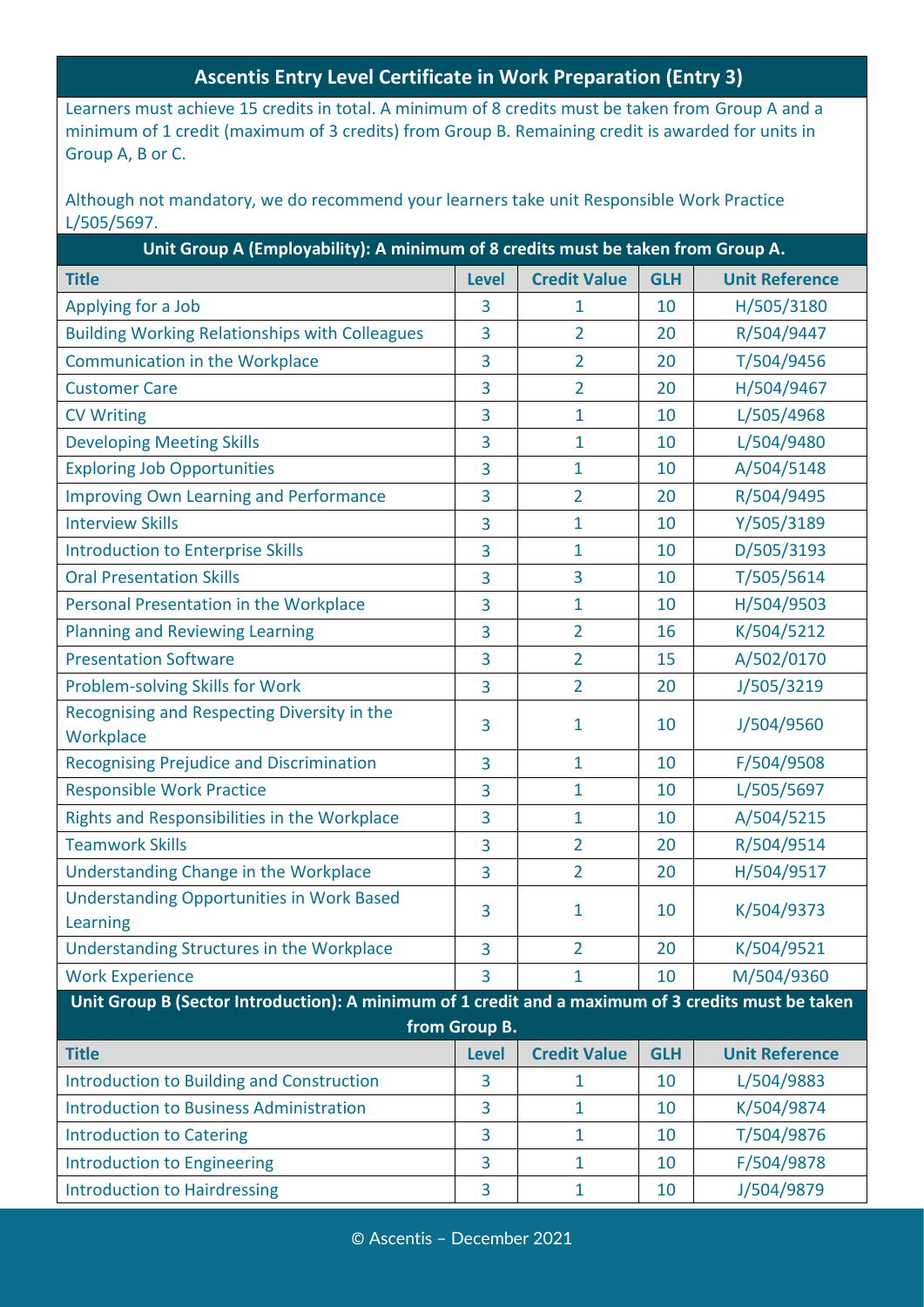| Introduction to Health and Social Care                                                             | 3              | $\mathbf{1}$        | 10         | F/504/9881               |
|----------------------------------------------------------------------------------------------------|----------------|---------------------|------------|--------------------------|
| <b>Introduction to Hospitality</b>                                                                 | 3              | $\mathbf{1}$        | 10         | R/504/9884               |
| <b>Introduction to Land Based Industries</b>                                                       | 3              | 1                   | 10         | A/504/9880               |
| <b>Introduction to Retail</b>                                                                      | 3              | $\mathbf{1}$        | 10         | J/504/9882               |
| <b>Introduction to the Creative Industries</b>                                                     | 3              | $\mathbf{1}$        | 10         | Y/504/9885               |
| Introduction to the Information and<br><b>Communication Technology Sector</b>                      | 3              | 1                   | 10         | M/504/9875               |
| Introduction to the Performing Arts                                                                | 3              | $\overline{3}$      | 30         | M/504/4711               |
| <b>Introduction to Travel and Tourism</b>                                                          | 3              | 1                   | 10         | A/504/9877               |
| Unit Group C (Sector Units): Learners can take units from Group C for remaining credit required to |                |                     |            |                          |
| achieve 15 credits in total for the Certificate.<br><b>Title</b>                                   | <b>Level</b>   | <b>Credit Value</b> | <b>GLH</b> | <b>Unit Reference</b>    |
| <b>Basic Food Preparation</b>                                                                      | 3              | $\overline{2}$      | 20         | J/600/0711               |
| <b>Basic Performing Arts Skills</b>                                                                | $\overline{3}$ | $\overline{3}$      | 30         | H/504/7816               |
|                                                                                                    | 3              | $\mathbf{1}$        | 10         |                          |
| Clean and Prepare a Cycle for Use<br><b>Customer Service</b>                                       | 3              | $\overline{2}$      | 18         | J/504/9574               |
|                                                                                                    | 3              | 3                   | 30         | R/504/5138<br>Y/506/5312 |
| Developing Skills for a Healthy Lifestyle                                                          | 3              | $\overline{3}$      |            |                          |
| Developing Skills for Listening to Children<br><b>Effective Relationships with Customers and</b>   |                |                     | 30         | L/504/9608               |
| <b>Colleagues</b>                                                                                  | 3              | $\overline{2}$      | 20         | A/601/6064               |
| <b>Exploring a Career in the Creative Sector</b>                                                   | 3              | $\overline{3}$      | 30         | D/504/9788               |
| <b>Groom a Small Animal</b>                                                                        | 3              | $\overline{2}$      | 20         | Y/503/9311               |
| Health and Safety in a Practical Environment                                                       | 3              | $\mathbf{1}$        | 10         | F/504/9363               |
| <b>Identification of Basic External and Internal Car</b><br><b>Parts</b>                           | 3              | 1                   | 10         | R/505/3188               |
| Introduction to Carpentry and Joinery                                                              | 3              | 3                   | 30         | L/501/5183               |
| Introduction to Food and Nutrition for Children<br>and Young People                                | 3              | 3                   | 30         | R/505/3210               |
| Introduction to the Hospitality Industry                                                           | 3              | $\mathbf{1}$        | 10         | A/502/4834               |
| Media Literacy: Introduction to Understanding<br><b>News</b>                                       | 3              | $\overline{2}$      | 20         | F/505/4966               |
| <b>Participating in Leisure Activities</b>                                                         | 3              | 3                   | 30         | F/504/8181               |
| Planning for and Taking Part in a Visit                                                            | 3              | 3                   | 28         | A/502/9497               |
| <b>Presentation Software Skills</b>                                                                | 3              | $\overline{2}$      | 15         | M/505/1691               |
| Recognise Trees and Plants and their Importance<br>to Wildlife                                     | 3              | $\overline{2}$      | 20         | H/504/9565               |
| Remove and Replace Cycle Wheels, Tyres and<br><b>Inner Tubes</b>                                   | 3              | $\mathbf{1}$        | 10         | D/504/9581               |
| <b>Respecting Children</b>                                                                         | 3              | $\overline{3}$      | 30         | J/504/9610               |
| <b>Routine Vehicle Checks</b>                                                                      | 3              | $\overline{2}$      | 20         | F/505/3221               |
| <b>Sowing and Growing Plants</b>                                                                   | 3              | 3                   | 30         | K/505/3195               |
| <b>Spreadsheet Software</b>                                                                        | 3              | $\overline{2}$      | 15         | M/506/2609               |
| <b>Understanding Human Growth and Development</b>                                                  | 3              | $\overline{3}$      | 30         | R/506/5311               |
| <b>Using Email</b>                                                                                 | 3              | $\mathbf{1}$        | 10         | Y/505/3225               |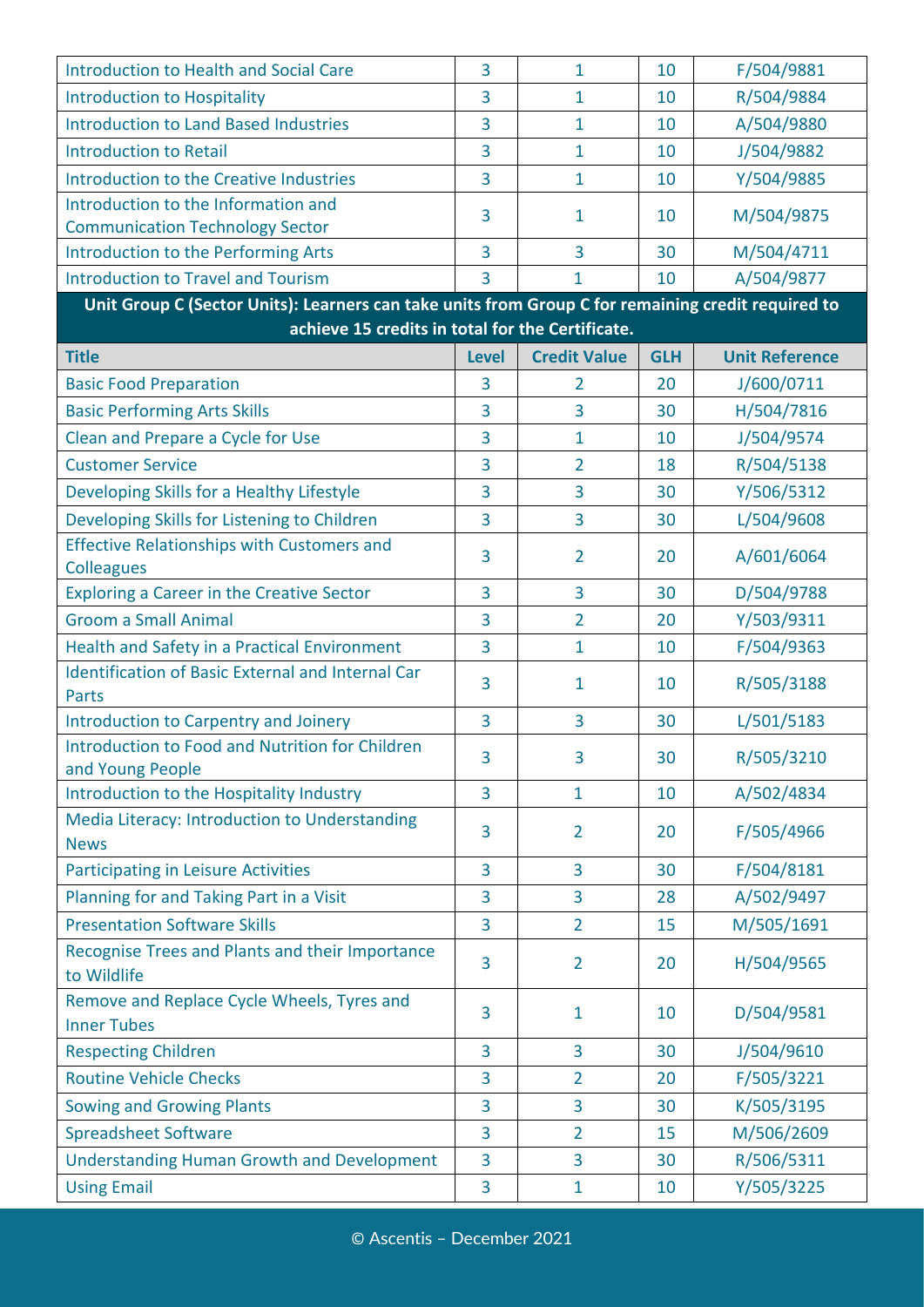| Valeting a Car Interior         |  | 30 | K/504/2889 |
|---------------------------------|--|----|------------|
| Washing a Car Exterior          |  |    | K/505/3228 |
| <b>Word Processing Software</b> |  |    | M/505/3229 |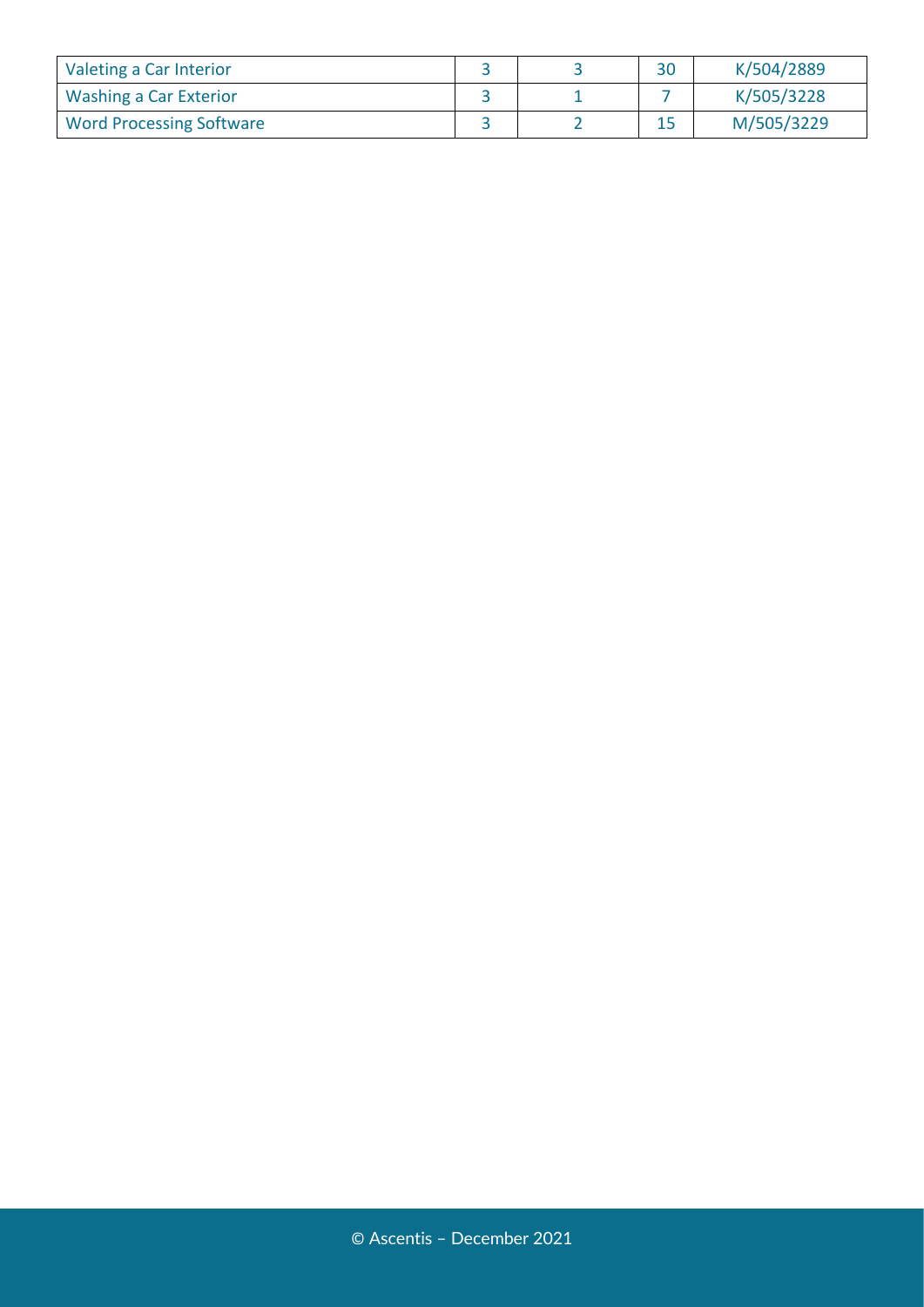#### **Ascentis Entry Level Diploma in Work Preparation (Entry 3)**

Learners must achieve 39 credits in total. A minimum of 20 credits must be taken from Group A and a minimum of 1 credit (maximum of 3 credits) from Group B. Remaining credit is awarded for units in Group A, B or C.

Although not mandatory, we do recommend your learners take unit Responsible Work Practice L/505/5697.

| Unit Group A (Employability): A minimum of 20 credits must be taken from Group A.                  |               |                     |            |                       |  |
|----------------------------------------------------------------------------------------------------|---------------|---------------------|------------|-----------------------|--|
| <b>Title</b>                                                                                       | <b>Level</b>  | <b>Credit Value</b> | <b>GLH</b> | <b>Unit Reference</b> |  |
| Applying for a Job                                                                                 | 3             | $\mathbf{1}$        | 10         | H/505/3180            |  |
| <b>Building Working Relationships with Colleagues</b>                                              | 3             | $\overline{2}$      | 20         | R/504/9447            |  |
| <b>Communication in the Workplace</b>                                                              | 3             | $\overline{2}$      | 20         | T/504/9456            |  |
| <b>Customer Care</b>                                                                               | 3             | $\overline{2}$      | 20         | H/504/9467            |  |
| <b>CV Writing</b>                                                                                  | 3             | 1                   | 10         | L/505/4968            |  |
| <b>Developing Meeting Skills</b>                                                                   | 3             | $\mathbf{1}$        | 10         | L/504/9480            |  |
| <b>Exploring Job Opportunities</b>                                                                 | 3             | $\mathbf{1}$        | 10         | A/504/5148            |  |
| <b>Improving Own Learning and Performance</b>                                                      | 3             | $\overline{2}$      | 20         | R/504/9495            |  |
| <b>Interview Skills</b>                                                                            | 3             | 1                   | 10         | Y/505/3189            |  |
| <b>Introduction to Enterprise Skills</b>                                                           | 3             | $\mathbf{1}$        | 10         | D/505/3193            |  |
| <b>Oral Presentation Skills</b>                                                                    | 3             | 3                   | 10         | T/505/5614            |  |
| Personal Presentation in the Workplace                                                             | 3             | $\mathbf{1}$        | 10         | H/504/9503            |  |
| <b>Planning and Reviewing Learning</b>                                                             | 3             | $\overline{2}$      | 16         | K/504/5212            |  |
| <b>Presentation Software</b>                                                                       | 3             | $\overline{2}$      | 15         | A/502/0170            |  |
| Problem-solving Skills for Work                                                                    | 3             | $\overline{2}$      | 20         | J/505/3219            |  |
| Recognising and Respecting Diversity in the<br>Workplace                                           | 3             | 1                   | 10         | J/504/9560            |  |
| <b>Recognising Prejudice and Discrimination</b>                                                    | 3             | $\mathbf{1}$        | 10         | F/504/9508            |  |
| <b>Responsible Work Practice</b>                                                                   | 3             | $\mathbf{1}$        | 10         | L/505/5697            |  |
| Rights and Responsibilities in the Workplace                                                       | 3             | 1                   | 10         | A/504/5215            |  |
| <b>Teamwork Skills</b>                                                                             | 3             | $\overline{2}$      | 20         | R/504/9514            |  |
| Understanding Change in the Workplace                                                              | 3             | $\overline{2}$      | 20         | H/504/9517            |  |
| <b>Understanding Opportunities in Work Based</b><br>Learning                                       | 3             | 1                   | 10         | K/504/9373            |  |
| Understanding Structures in the Workplace                                                          | 3             | $\overline{2}$      | 20         | K/504/9521            |  |
| <b>Work Experience</b>                                                                             | 3             | 1                   | 10         | M/504/9360            |  |
| Unit Group B (Sector Introduction): A minimum of 1 credit and a maximum of 3 credits must be taken |               |                     |            |                       |  |
|                                                                                                    | from Group B. |                     |            |                       |  |
| <b>Title</b>                                                                                       | <b>Level</b>  | <b>Credit Value</b> | <b>GLH</b> | <b>Unit Reference</b> |  |
| <b>Introduction to Building and Construction</b>                                                   | 3             | 1                   | 10         | L/504/9883            |  |
| <b>Introduction to Business Administration</b>                                                     | 3             | $\mathbf{1}$        | 10         | K/504/9874            |  |
| <b>Introduction to Catering</b>                                                                    | 3             | $\mathbf{1}$        | 10         | T/504/9876            |  |
| <b>Introduction to Engineering</b>                                                                 | 3             | $\mathbf{1}$        | 10         | F/504/9878            |  |
| <b>Introduction to Hairdressing</b>                                                                | 3             | $\mathbf{1}$        | 10         | J/504/9879            |  |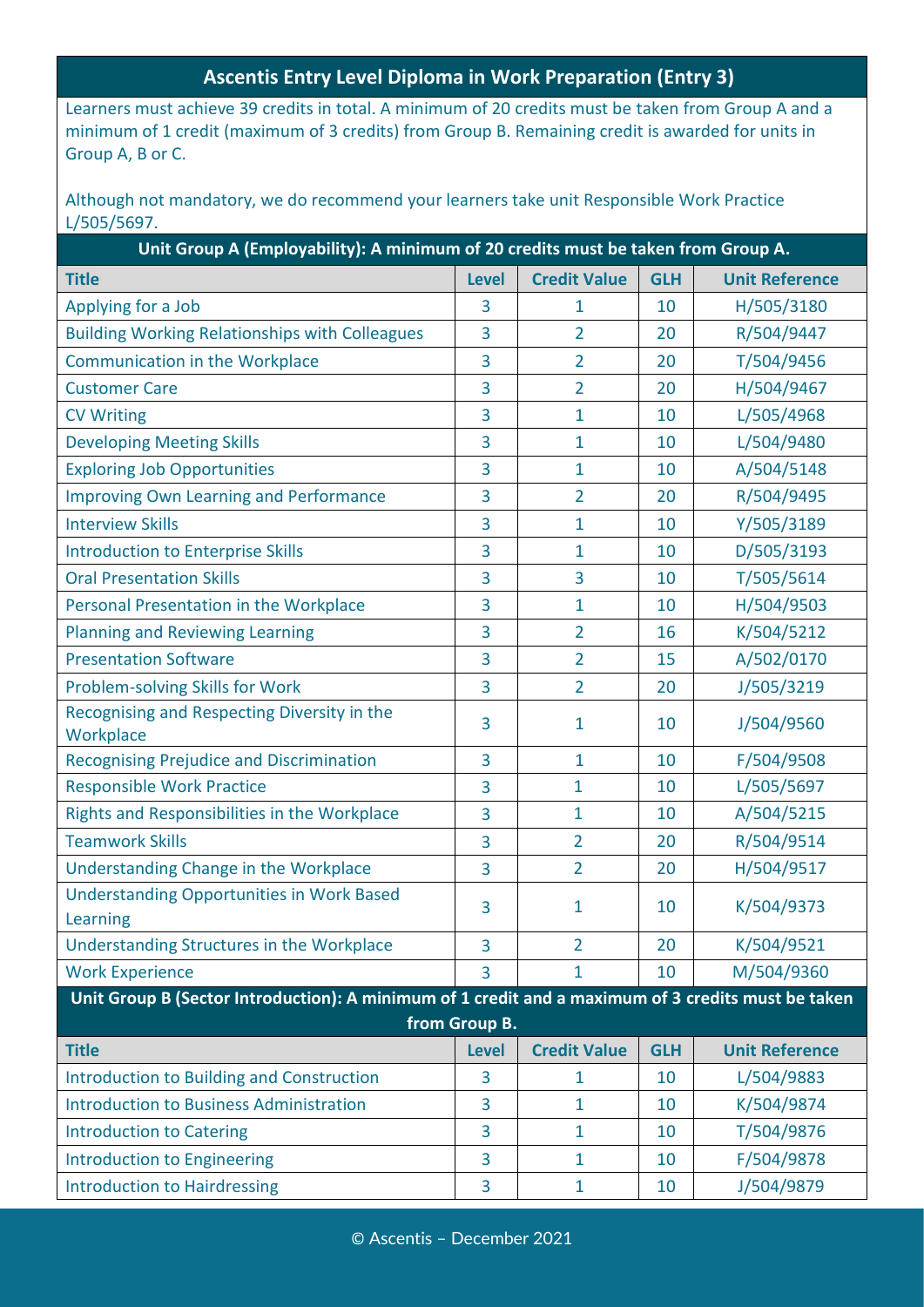| Introduction to Health and Social Care                                                             | 3              | $\mathbf{1}$        | 10         | F/504/9881      |
|----------------------------------------------------------------------------------------------------|----------------|---------------------|------------|-----------------|
| <b>Introduction to Hospitality</b>                                                                 | 3              | $\mathbf{1}$        | 10         | R/504/9884      |
| <b>Introduction to Land Based Industries</b>                                                       | 3              | 1                   | 10         | A/504/9880      |
| <b>Introduction to Retail</b>                                                                      | 3              | $\mathbf{1}$        | 10         | J/504/9882      |
| <b>Introduction to the Creative Industries</b>                                                     | 3              | $\mathbf{1}$        | 10         | Y/504/9885      |
| Introduction to the Information and<br><b>Communication Technology Sector</b>                      | 3              | 1                   | 10         | M/504/9875      |
| Introduction to the Performing Arts                                                                | 3              | $\overline{3}$      | 30         | M/504/4711      |
| <b>Introduction to Travel and Tourism</b>                                                          | 3              | 1                   | 10         | A/504/9877      |
| Unit Group C (Sector Units): Learners can take units from Group C for remaining credit required to |                |                     |            |                 |
| achieve 39 credits in total for the Diploma.                                                       |                |                     |            |                 |
| <b>Title</b>                                                                                       | <b>Level</b>   | <b>Credit Value</b> | <b>GLH</b> | <b>Unit ref</b> |
| <b>Basic Food Preparation</b>                                                                      | 3              | $\overline{2}$      | 20         | J/600/0711      |
| <b>Basic Performing Arts Skills</b>                                                                | $\overline{3}$ | $\overline{3}$      | 30         | H/504/7816      |
| Clean and Prepare a Cycle for Use                                                                  | 3              | $\mathbf{1}$        | 10         | J/504/9574      |
| <b>Customer Service</b>                                                                            | 3              | $\overline{2}$      | 18         | R/504/5138      |
| Developing Skills for a Healthy Lifestyle                                                          | 3              | 3                   | 30         | Y/506/5312      |
| Developing Skills for Listening to Children                                                        | 3              | $\overline{3}$      | 30         | L/504/9608      |
| <b>Effective Relationships with Customers and</b><br><b>Colleagues</b>                             | 3              | $\overline{2}$      | 20         | A/601/6064      |
| <b>Exploring a Career in the Creative Sector</b>                                                   | 3              | $\overline{3}$      | 30         | D/504/9788      |
| <b>Groom a Small Animal</b>                                                                        | 3              | $\overline{2}$      | 20         | Y/503/9311      |
| Health and Safety in a Practical Environment                                                       | 3              | $\mathbf{1}$        | 10         | F/504/9363      |
| <b>Identification of Basic External and Internal Car</b><br><b>Parts</b>                           | 3              | 1                   | 10         | R/505/3188      |
| Introduction to Carpentry and Joinery                                                              | 3              | 3                   | 30         | L/501/5183      |
| Introduction to Food and Nutrition for Children<br>and Young People                                | 3              | 3                   | 30         | R/505/3210      |
| Introduction to the Hospitality Industry                                                           | 3              | $\mathbf{1}$        | 10         | A/502/4834      |
| Media Literacy: Introduction to Understanding<br><b>News</b>                                       | 3              | $\overline{2}$      | 20         | F/505/4966      |
| <b>Participating in Leisure Activities</b>                                                         | 3              | 3                   | 30         | F/504/8181      |
| Planning For and Taking Part in a Visit                                                            | 3              | 3                   | 28         | A/502/9497      |
| <b>Presentation Software Skills</b>                                                                | 3              | $\overline{2}$      | 15         | M/505/1691      |
| Recognise Trees and Plants and Their Importance<br>to Wildlife                                     | 3              | $\overline{2}$      | 20         | H/504/9565      |
| Remove and Replace Cycle Wheels, Tyres and<br><b>Inner Tubes</b>                                   | 3              | $\mathbf{1}$        | 10         | D/504/9581      |
| <b>Respecting Children</b>                                                                         | 3              | $\overline{3}$      | 30         | J/504/9610      |
| <b>Routine Vehicle Checks</b>                                                                      | 3              | $\overline{2}$      | 20         | F/505/3221      |
| <b>Sowing and Growing Plants</b>                                                                   | 3              | 3                   | 30         | K/505/3195      |
| <b>Spreadsheet Software</b>                                                                        | 3              | $\overline{2}$      | 15         | M/506/2609      |
| <b>Understanding Human Growth and Development</b>                                                  | 3              | $\overline{3}$      | 30         | R/506/5311      |
| <b>Using Email</b>                                                                                 | 3              | $\mathbf{1}$        | 10         | Y/505/3225      |